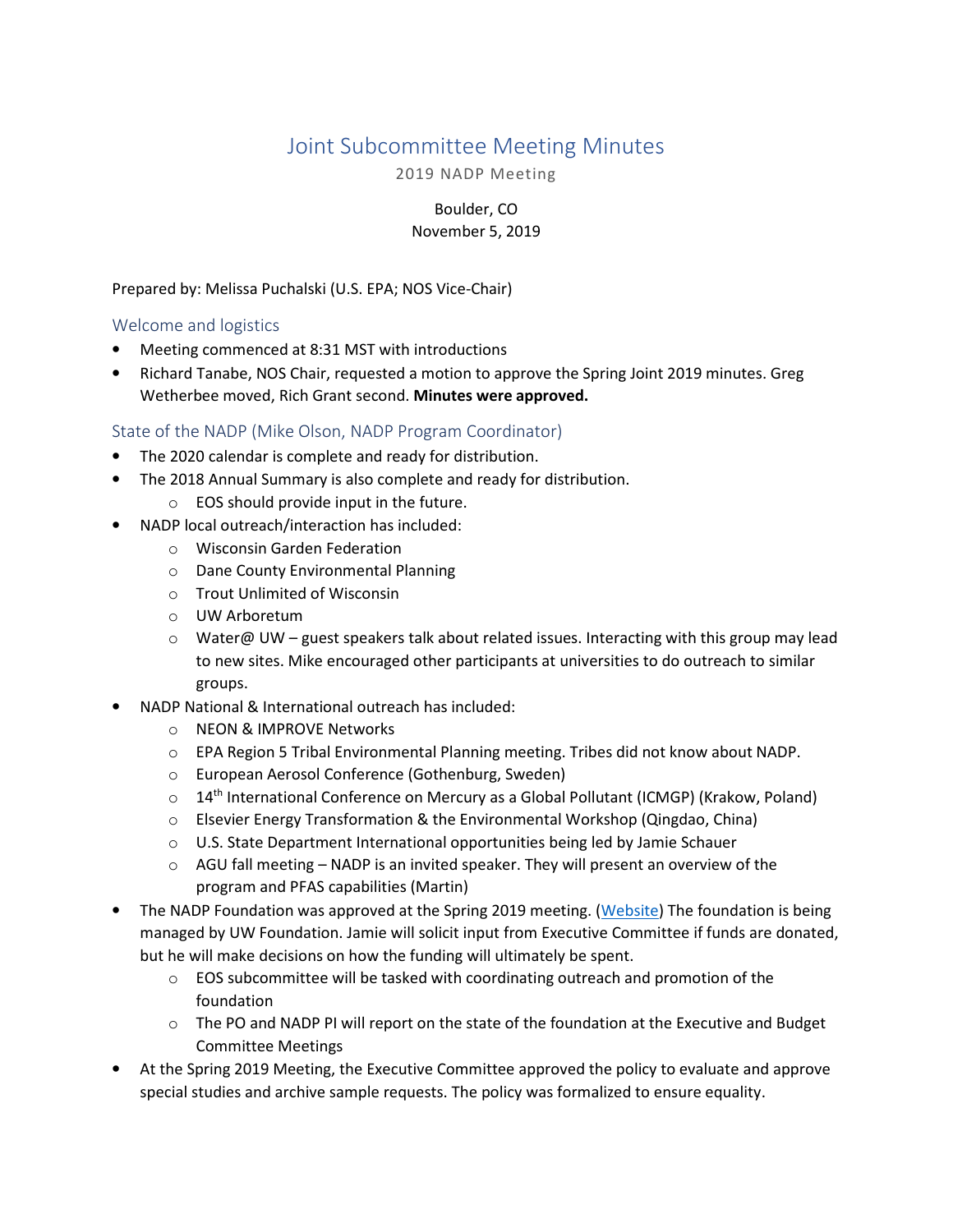- $\circ$  Guide for Sample Archive Request Evaluation and Approval (Internal)
	- Request must meet NADP mission, be scientifically sound, and feasible to implement
	- Executive committee has the final authority to decide disposition
	- **PO and CAL will work with requestors to get requests approved**
- $\circ$  Disposition of NADP/NTN, NADP/AMoN, and NADP/AIRMoN Archival and Active Samples memo (External guidance)
- o NADP Requested Sample Information Memo
	- Memo describes samples that are available for requests
- o Request for National Atmospheric Deposition Program (NADP) Samples
	- Request form for evaluation and tracking
	- There are typically 5-7 requests annually for archive samples. Most requests are for isotope analyses, with a limited number for toxins, metals and biological studies.
- The first Strategic Planning meeting was held during the Spring 2019 Meeting
	- o Established a formal mechanism to develop an NADP Strategic Plan
	- $\circ$  Internal and external stakeholders participating to brainstorm key initiatives and strategies including:
		- **Governance structure**
		- **Existing and new network evaluation**
		- **Program stakeholder identification, inclusion and expansion**
		- Network technology advancement making networks more valuable
		- NADP product improvements for current and future stakeholders
		- Internal and external research support and expansion i.e. special studies
		- **International engagement**
		- Network stability, sustainability including map coverage and thinking about funding limitations
		- **PO, CAL, HAL efficiency improvements**
- NADP Mercury MDN
	- $\circ$  During the budget meeting the PO was tasked with developing a plan to address MDN losses
		- Site losses mean poor coverage in the western US
		- There is a draft plan to prevent further contraction of MDN which includes engaging with new stakeholders including:
			- Ecological restoration organizations
			- Commercial and sport fishing groups
			- Municipalities, especially through engagement with the CityDep Science Committee
			- Hg TMDL impaired waterways: many agreements in place, but agencies don't have a way to monitor the level of Hg deposition to waterways
- Addition and Removal of NADP Data
	- $\circ$  Formal processes needed to address the removal of Br data (completed 10/15)
	- o Process needs to be approved by the Executive Committee (policy document is being developed)
		- **Describes how to identify when actions need to be taken on NADP data**
		- **•** Describes approval process and responsible parties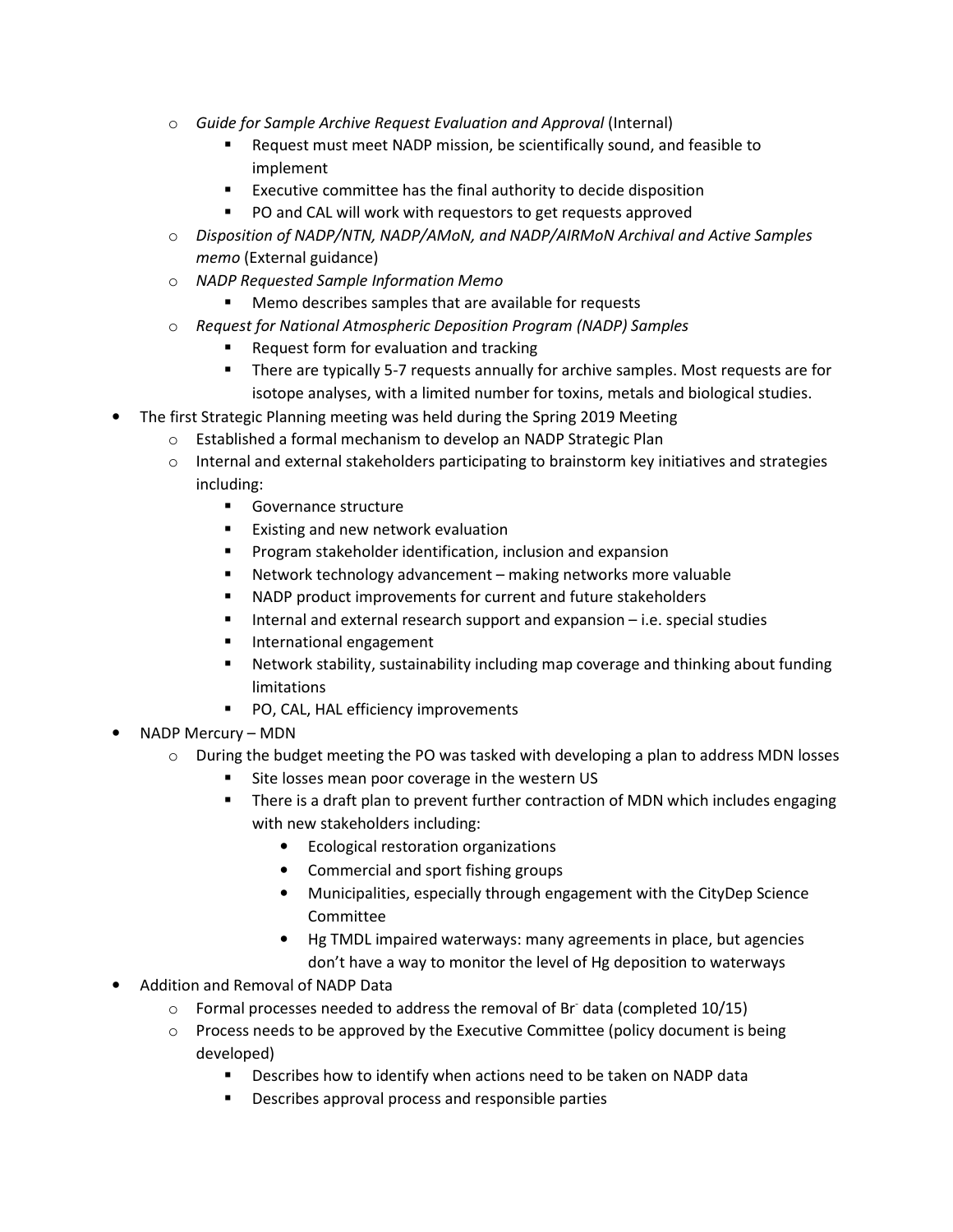- $\circ$  The PO is developing a detailed SOP describing how changes to data are implemented and the required documentation
- UW Arboretum Outreach monitoring site
	- o Site includes NTN, MDN, AMoN (established 2/2019)
	- o Arboretum staff continues to work on outreach materials and signage
	- $\circ$  The PO would like to use this site as an example to connect with other arboretums across the US
- Eagle Heights Super Site
	- o Slow start because of bureaucracy and need for a MOU
	- o Temporary sampling of black carbon (research project)
	- o Additional collaboration interest from UW Department of Atmospheric & Oceanic Sciences atmospheric emitted radiance interferometer (AERI)
- There have been several changes to network sites
	- $\circ$  Site Closures (AIRMoN) Network is on hold so no event-based sampling but the PO is continuing to explore different technologies
		- NY67 (Ithaca); PA15 (Penn State); TN00 (Walker Branch Watershed); WV99 (Canaan Valley Institute)
	- o Site Closures (AMNet)
		- WI07 (Horicon Marsh); MA22 (Boston Univ.); NS01 (Kejimkujik)
	- o Site Closures (MDN)
		- PA42 (Leading Ridge); NC17 (Univ. Research Farm); AK98 (Kodiak); WA18 (Seattle/NOAA); PA13 (Allegheny Portage Railroad National Historic Site); PA00 (Arendtsville); PA90 (Hills Creek State Park); OK05 (Hugo); OK97 (Tuskahoma)
		- PA and tribes had difficulty with funding, but Mike is working tribes to assist with writing Hg monitoring into their workplans.
	- o Site Closures (NTN)
		- PA90 (Hills Creek State Park); NC17 (Univ. Research Farm)
	- o New Sites (AMoN)
		- WI06 (UW Arboretum); WI94 (Bakken's Pond); AB35 (Elk Island); WY92 (Grand Targhees)
	- o New Sites (NTN)
		- AB34 (Stony Mountain); TN00 (Walker Bridge Watershed); WV99 (Canaan Valley Institute)
	- o Sites Pending (AMNet)
		- Closing: IL11 (Bondville, 12/31/2019); IN21 (Indiana Dunes, 12/31/2019)
		- **•** Opening: MA22 (Boston Univ., TBD)
	- o Sites Pending (NTN)
		- Opening: MI98x (Sault Ste Marie Tribe, TBD); ABxx (Wapasu, TBD); WIxx (Eagle Heights, TBD)
	- o Sites Pending (AMoN)
		- Opening: MDxx (TBD)
	- o Sites Pending (MDN)
		- Opening: WIxx (Eagle Heights, TBD); PA13 (Allegheny Portage Railroad National Historic Site, 11/2019)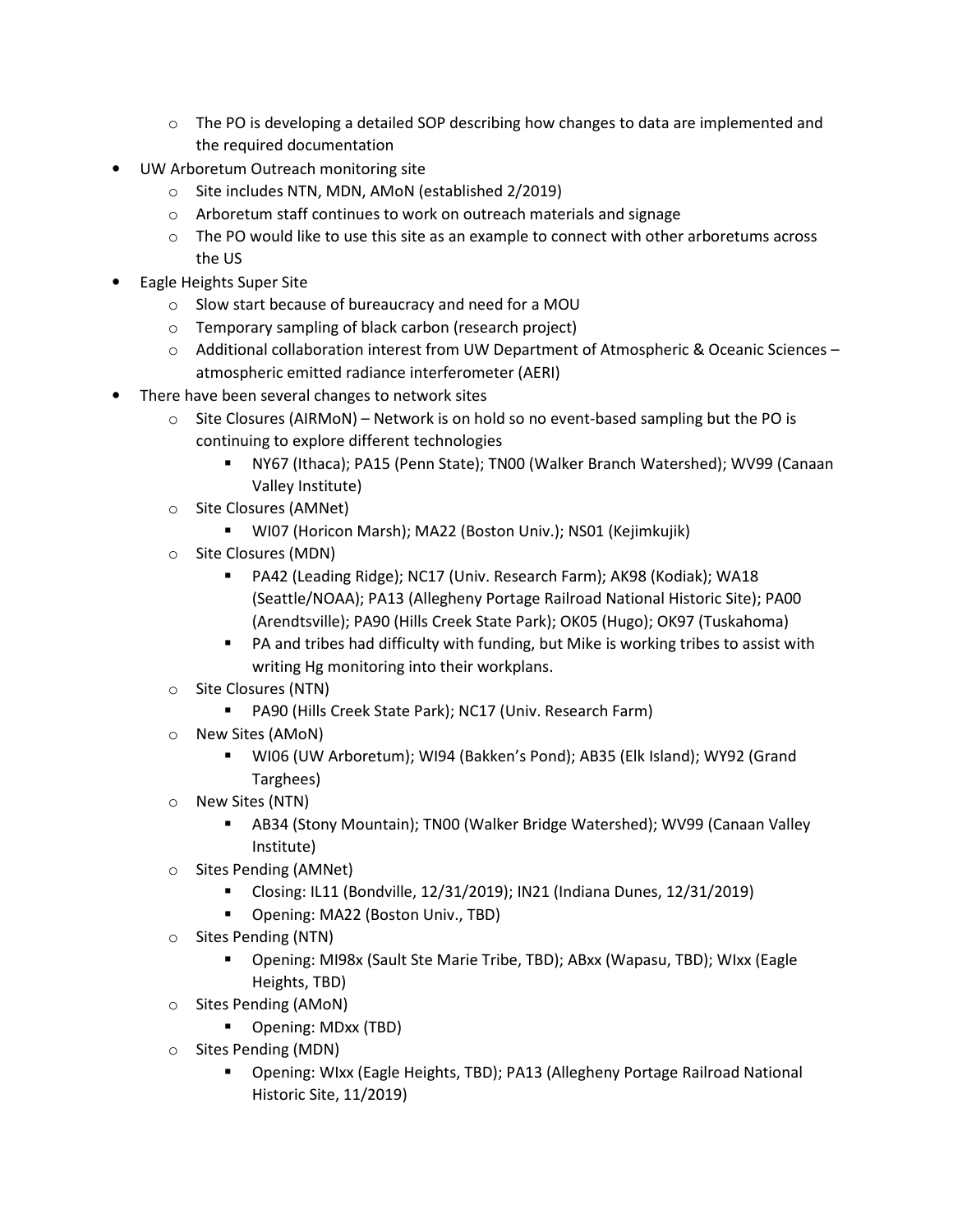- Closing: WA03 (Makah National Fish Hatchery, 10/1/2019) trying to find support through EPA Region 10 contacts
- Government shutdown (Dec. 22, 2018 Jan. 25, 2019)
	- o Site liaison informed operators of impacts and preventative measures
	- o Data loss 71% completeness for 2019 due to shutdown
	- o Greg Wetherbee is leading an effort to minimize impacts in the future
		- Each federal agency has their own needs
		- **PO can help facilitate, but agencies need to provide them with contacts, addresses,** etc.
	- $\circ$  Nov 21 potential lapse of funding again so make sure agencies have plans in place before current CR ends
- Publications 2018
	- o 208 publications that included NADP data
	- o 14 PhD dissertations
	- o 4 agency reports
	- o 1 article in Science
	- o TDEP Report use this for outreach (twitter) going through EOS
- NADP Initiatives to improve and expand networks
	- $\circ$  CAL is actively investigating QA/QC improvements and efficiencies (i.e. bag sampling)
	- $\circ$  Standardizing AMNet data processing and expanding expertise amongst staff. Subscribers need to follow guidance
	- $\circ$  Improving shipping methods and exploring options to offer return labels (pilot ongoing)
	- o Establishing an annual operator survey
		- **Ensuring contact information is correct**
		- **Feedback from field to improve operations**
		- **Telemetry available?**
	- $\circ$  Investigating suitability of NTN for PFAS sampling, developing a dry deposition Hg product working through TDEP and MELD, and measuring black carbon in precipitation (collaborating with Univ. of North TX), aeroallergen collaborations with Univ. of Iowa

## HAL Report 2019 (Mark Olson, PO and HAL Manager)

- Transition to WSLH
	- $\circ$  Move from Eurofins Frontier Global Sciences (EFGS) to WSLH occurred 6/1/2019. The Executive/Budget Committees approved the move for September 2019, but EFGS was moving so timeline was accelerated.
- MDN currently includes 87 sites with 9 sites shuttered in 2019
- Readiness Verification Program (HAL)
	- o Mark will discuss the RVP in more detail at the Spring 2020 meeting and future initiatives to identify new partners for MDN
	- o Martin, Amy, Richard and Mark made a site visit to EFGS Feb. 12-14, 2019
	- $\circ$  Collocation study began in March 2019 at WA18, WI06, WI31 using dual chimney NCON collectors
	- o RVP was approved in April by QAAG
	- o USGS provided proficiency testing samples and analyzed the results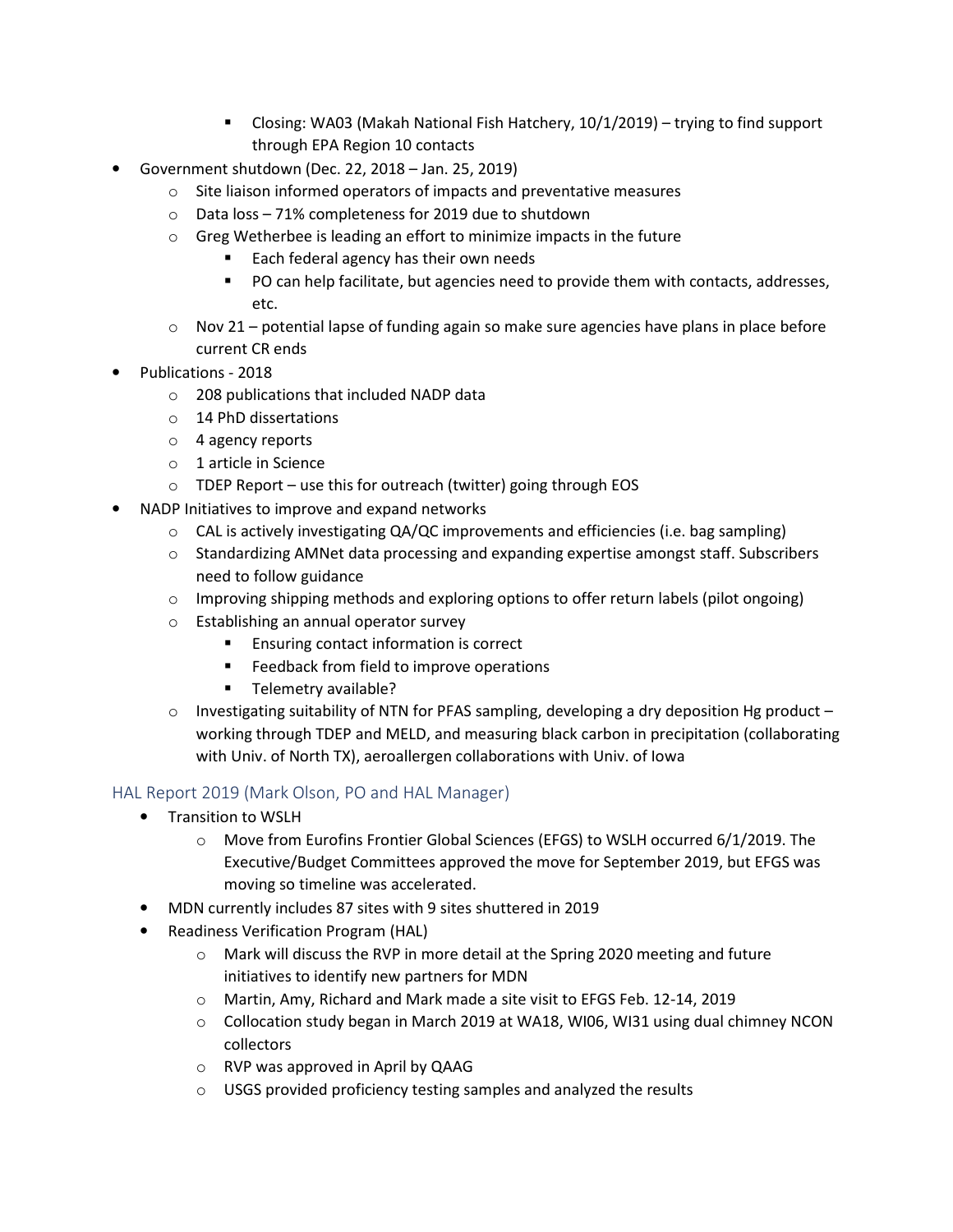- Equipment
	- o WSLH had to procure all equipment from EFGS including \$25K for 400 coolers, 250 funnels, and 200 Thistle tubes.
	- o WSLH found a local glass blower to make extra funnels and thistle tubes (\$12K for 144 funnels and 200 Thistle tubes).
	- o WSLH now has 400+ complete site sets
	- $\circ$  HAL purchased new analytical equipment including a Tekran 2600 (EPA method 1631), Tekran 2700 (EPA method 1630) and Nippon MA300 (EPA method 7473 for litterfall, which WSLH will take over next analysis period (fall 2020)).
- **Facilities** 
	- o Shipping/receiving and cleaning at Henry Mall, but under renovations
	- o Analytical laboratory is located at Ag Drive
		- 3000 sq ft trace metal clean room
			- o Anteroom (Tyvek) and controlled T/RH scale room
			- o Acid cleaning room
			- o Analytical room with 4 ICPMS
			- o Hg Room
- Quality Assurance
	- o PETG bottle blanks by lot (HgT and MeHg)
		- Currently using average weight for bottle tare which was adopted from EFGS
	- o Sample train blanks (weekly)
	- o Acid bath and crock concentrations (weekly)
	- o DIW and preservative acid blanks
- Changes from EFGS to WSLH
	- o Using boxes for shipping coolers has led to significant savings
	- o Labels include acid warning and printed bottle ID
	- o One "800 number" for site liaison for all networks
	- o WSLH will evaluate acid volume concentration
	- o WSLH will evaluate evaporation from PETG bottles
	- o WSLH will perform collocated sampling and compare results to established field DQOs
	- o WSLH will evaluate minimum sample volumes and variability
		- Bottle tare weight variability
		- Funnel catch variability
- Data delivery has lagged because WSLH incorporated MDN into their LIMS system
- MDN data review now follows system for NTN and thus processed more efficiently
	- o Precipitation data are being processed in a more efficient manner
		- o Direct comparison for co-located (NTN/MDN) sites
		- o Developing and testing data review steps sequentially
		- o Working towards 60-90 day turnaround time
- Reports
	- 2018 EFGS will produce the QA report. Update from 4/15/2020: EFGS will not be producing the 2018 QA Report
	- $\circ$  2019 is a split analytical year so both labs will produce the QA report. Update from 4/15/2020: EFGS will not be assisting with the 2019 QA report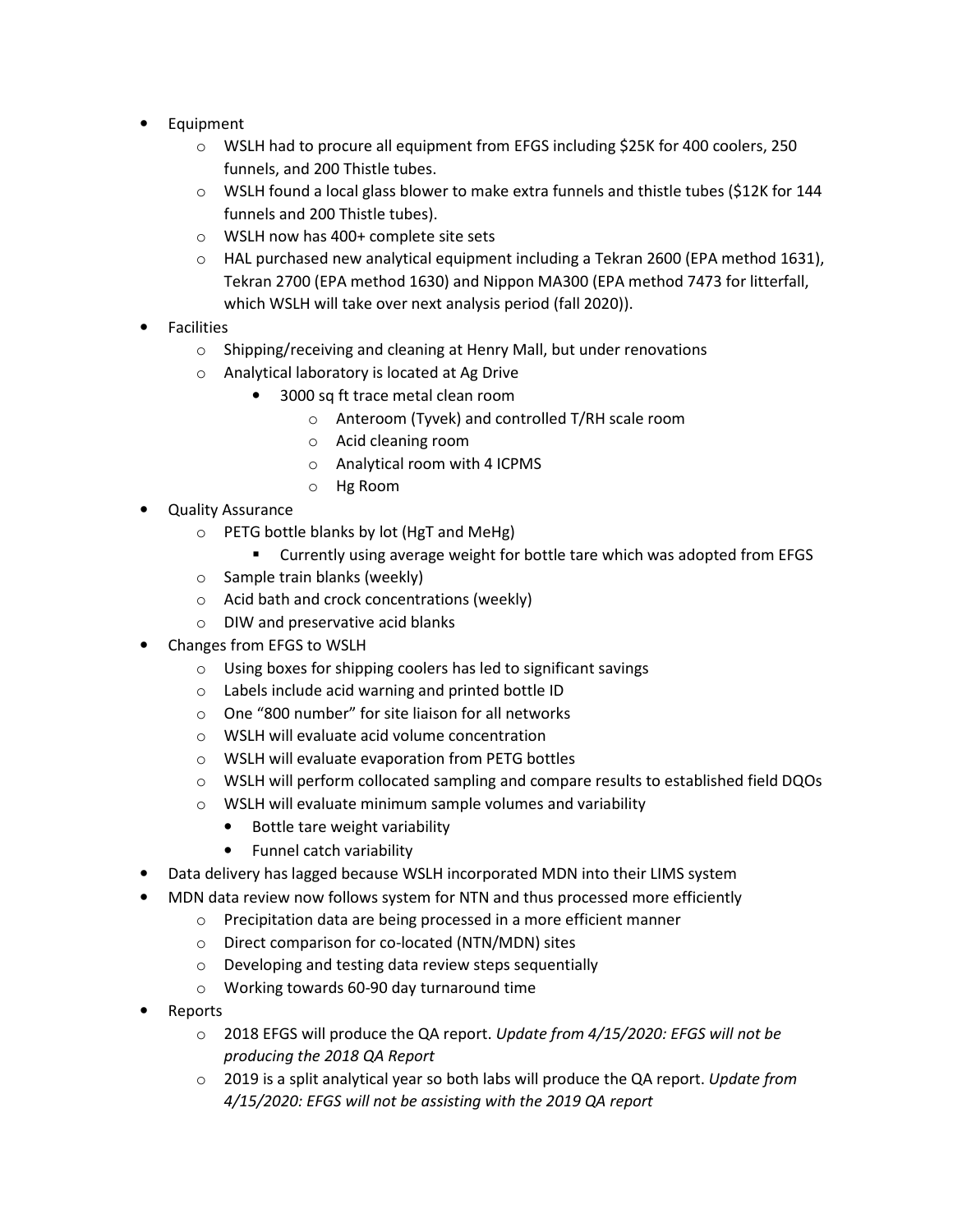- New Staff Roles
	- o Mark Olson HAL manager (PO/HAL)
	- o Richard Tanabe Site Support (PO/CAL/HAL)
	- o Camille and Martin QA (PO/CAL/HAL)
	- o Christa Dahman Lab manager (HAL)
	- o Amy Mager and others Receiving and data processing (CAL/HAL)
	- o Bob and Casey LIMS and data processing (CAL/HAL/PO)
	- o Dana Grabowski Data and precip review (PO/HAL)
	- $\circ$  Erin Pierce Shipping and supply prep (CAL/HAL)
	- o Mark gave kudos to staff and thanked EFGS, the QAAG and Greg Wetherbee for effort during the transition

## 2019 CAL Report (Chris Worley, CAL Lab Manager)

- CAL currently has 12 employees. Chris shared the organizational chart with staff roles.
	- o Chris serves as the CAL lab manager. Amy, Camille and Martin will fill roles for CAL and HAL.
- Government shutdown impacted NTN sample completeness. There was a 14% drop in completeness from previous year in the winter. It is still unclear if the shutdown will impact the annual maps.
	- $\circ$  Shipping logistics last minute calls to cancel shipments, intercept and change addresses. AMoN prepped samples couldn't be shipped to some sites.
	- o Receiving was busy after government reopened
	- o February data set took 2x's as long as normal to publish
	- o Staff time consumed with meetings trying to address logistics
- CAL continues to complete SOPs. Six more finished since the Spring meeting but still work to do
- Occurrence management tracking done with software package. Occurrence is an incident that occurs outside normal process
	- o Information is logged in system
	- $\circ$  Mis-scanned samples (example) = Amy corrected system and no mis-scans for 2 weeks
- Samples received June 1, 2018 June 1, 2019
	- o NTN: 12,785
	- o AMoN: 2,576
	- o AIRMoN: 624 (network on hold)
	- $\circ$  Turnaround time for samples received to upload into LIMS: 15 days for NTN and 3 weeks for AMoN
	- $\circ$  Data turn-around from month of sample receipt to published 120 days for NTN and AMoN – slowed because of HAL and government shutdown
- 261 NTN sites and 107 AMoN sites currently operating
- CAL is using Freezer Pro software to track archived samples to easily retrieve archived samples
	- $\circ$  5-year archive samples obtained from iCAL and have been logged (60,000+ samples)
	- o WCAL has archived 15,000+ samples since June 2018
	- o Long-term record from iCAL has been organized and archived
- CAL priorities
	- o Camille is performing a systems audit in November and December 2019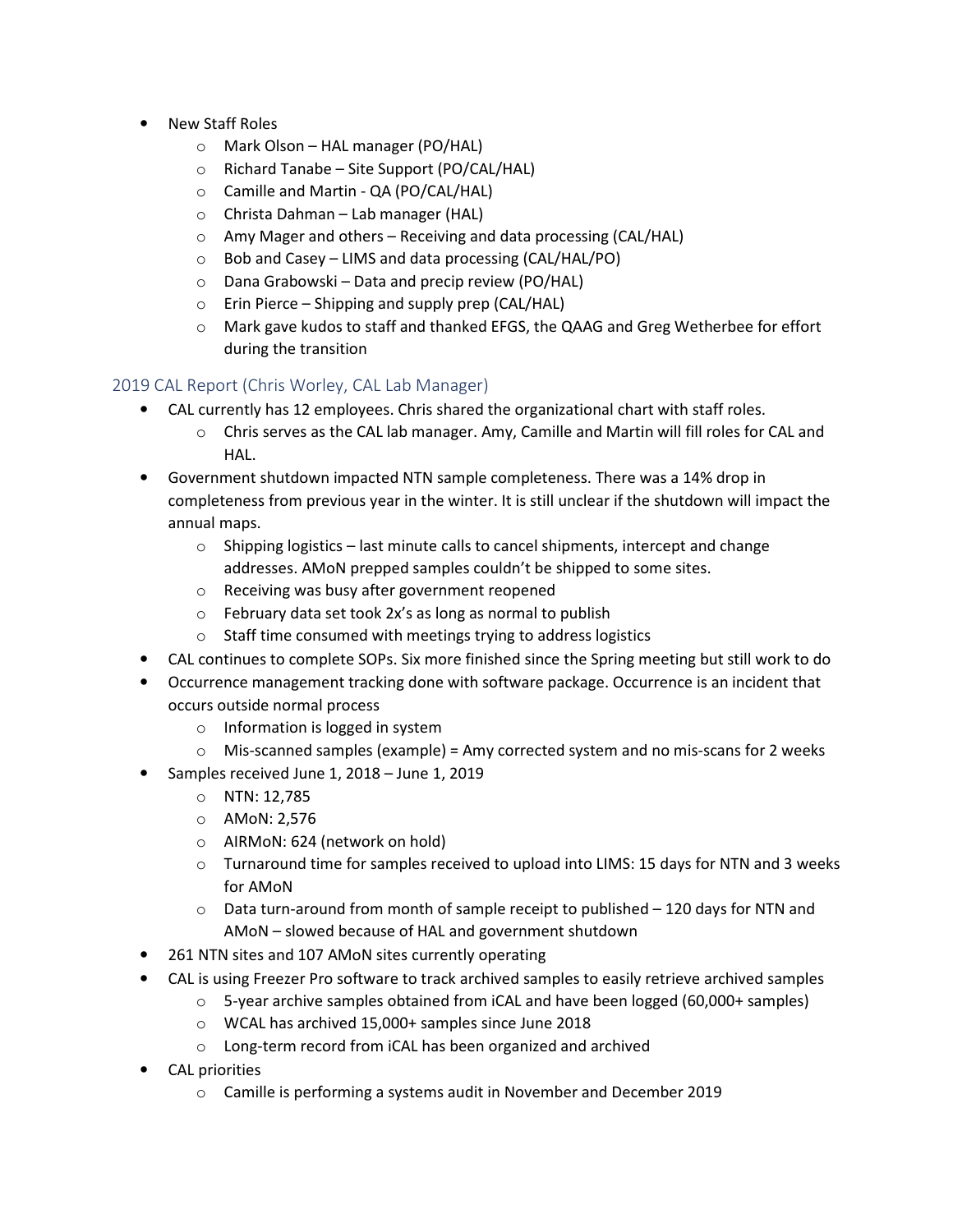- o Focus on improving efficiencies in the lab
- o Extending calibration range to lower time spent on dilutions
- o Reagent holding times
- $\circ$  New tools to improve process efficiency 2.5 hours saved in AMoN washing process
- $\circ$  Four NADP groups applied for innovation awards which support labs ability to improve WSLH operations, systems, efficiencies and save resources.
- $\circ$  CAL is continuing to cross train all chemists rotating for 3<sup>rd</sup> time in March
	- **There is an ongoing assessment of chemist capabilities, and rotation provides** outside perspective and back-up capabilities
- Monthly management meetings held to keep cohesion among lab and PO
- Many CAL staff are also involved in non-NADP WSLH committees
- Bag roll out update
	- $\circ$  Delayed roll-out because losing NH<sub>4</sub><sup>+</sup> using FMDL 1904 solution after 16-hour exposure from unfiltered samples. Continuing to test bags and hope to roll out soon.
	- o Will discuss in more detail in NOS this afternoon

#### QAAG Update (Camille Danielson, QAAG Co-chair)

- The QAAG call held on Oct. 30<sup>th</sup> 2019.
	- o There are 17 members, but 50% are CAL/HAL/PO so they are looking for outside participation
- Independent site surveys (EEMS) are on track
- CAL QA Plan was approved electronically this summer
	- o They will be incorporating the HAL in early 2020 into one QAP
- Camille will perform internal system audits this winter
- HAL lab validation report was presented, but not finalized. QAAG will electronically vote to approve the report next month.
- Minimum sample volume measured for total Hg (1.5 mL is too low)
- NTN bag sampling has been delayed until the spring when more data will be presented.
- DMAG and Data updates
	- o An official NADP procedure is being developed for database editing and data removal. The PO has started producing occurrence reports and documenting changes for current data removals.
	- o WSLH is updating their LIMS to handle the HAL laboratory analyses
	- $\circ$  Coding and error flagging is being addressed as part of a future coding assessment to provide consistency across the networks.
- AMoN site shelter audit checklist will be sent starting in Spring 2020
	- o The survey/checklist was conducted once in 2017
	- $\circ$  Operators receive checklist on site conditions and nearby sources and a request for photos of shelter annually
	- o The PO will send the checklist to operators annually
- AMoN acid-matching standards correction. CAL found that there is a small bias if they do not acid match (was not done by iCAL) so they will continue to acid match.
- AMoN anti-static bag study approved by QAAG as a backup shipping method
	- o Pilot project using glass jar and bags included travel blanks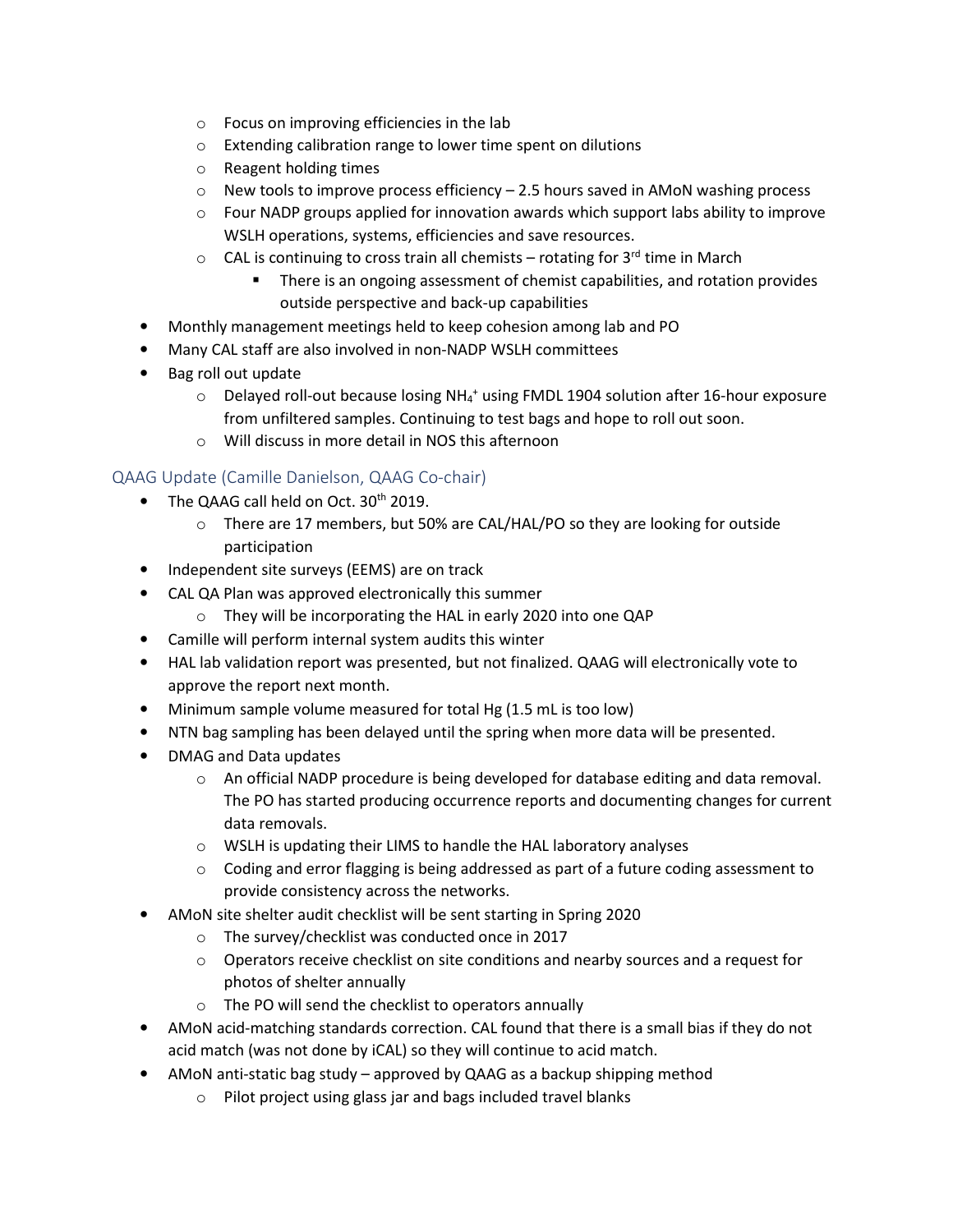- o Bags were the same or better for AMoN blanks
- o No longer dealing with sample breakage so not switching yet
- AMoN moving from triplicates to duplicates. QAAG approved to switch Jan. 1, 2020. This will help offset costs and deal with increasing number of AMoN sites.
- NTN low volume filtration study
	- $\circ$  Approved WI/WD process and change to sample processing will occur Jan. 1, 2020
		- Syringe filter was the same or better than large filter
		- **EXECT** Low volume will be filtered so all analytes can be measured
- CAL/HAL/PO external audit needed need volunteers
	- $\circ$  Discuss splitting audit into individual lab audits or all together (NOS discussion)
	- o Litterfall QA needed
- Greg Wetherbee had several publications related to QA
	- o Data for the USGS Precipitation Chemistry Quality Assurance (PCQA) Project for the National Atmospheric Deposition Program (NADP), Sciencebase Data release
	- o USGS Precipitation Chemistry QA Project Data (2017-2018), Sciencebase Data release (in review)
	- o External QA Project Report for the NADP/NTN and MDN 2017-2018, USGS report (in review)
- Historical precip sensor data access should be made publicly available. Greg will present dataset to QAAG.
- Formal approval of PTGE bottle evaluation study occurred but data access should be publicly available. QAAG will summarize data and publish.
- CAL/HAL QA
	- o Many QC samples are being processed by the laboratory
		- Supply testing including buckets, bags, cores, chemicals
			- Used lids have highest rate of supply QC failures
		- **Proficiency testing** 
			- HAL USGS, ECCC
			- CAL USGS, ECCC, WMO
	- o Annual review of capabilities and documents
	- o AMoN QC
		- No exceedances of preparation blanks, hood blanks, room blanks or travel blanks in 2019
			- Very low concentrations for preparation blanks in late 2019
		- Limited exceedances core, jar, and water blanks
	- o MDN total Hg bottle blanks
		- One exceedance from a 1L bottle from a single lot
		- Sample train blanks resulted in some exceedances but none after renewed acid vats. EFGS was not performing sample train blanks.
- Discussion Tom Butler asked about analyte losses using bags since AIRMoN has been using bags
	- $\circ$  How significant is loss the lab is seeing? Camille noted that it is fairly insignificant depending on sample volume. Bags are generally cleaner than buckets so you can get a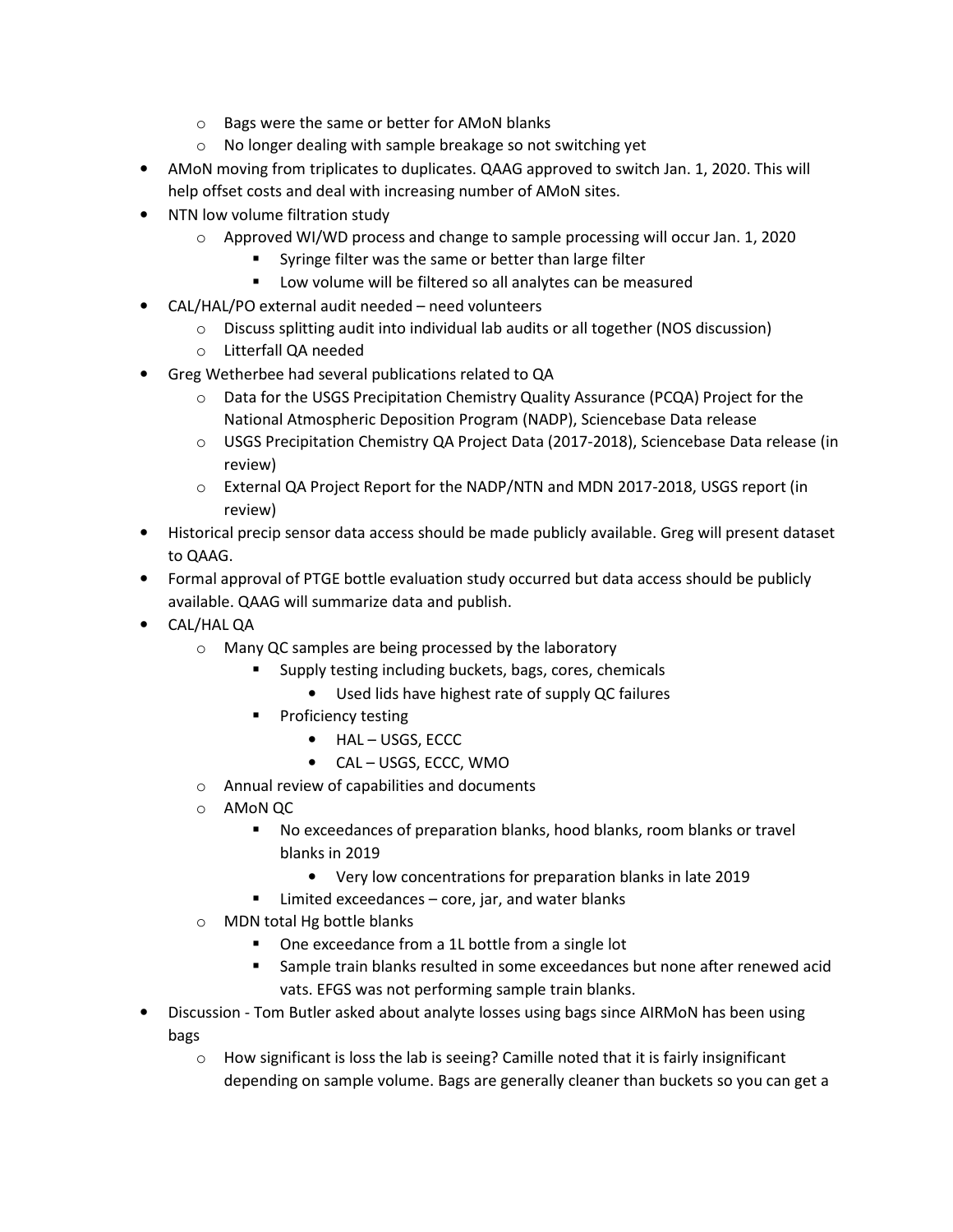bias. Buckets have shown nitrogen losses. There is additional testing needed to quantify the losses.

- $\circ$  AIRMoN samples are not in the bags as long and then the sample is kept cold which definitely has an impact on the sample.
- o NADP will resume testing between bags and buckets at WI06 in the spring and report back.

### Overview of Agendas (see individual agendas and minutes)

- CLAD
- AMSC
- NOS
- EOS

Science and subcommittee report outs (See individual subcommittee minutes)

- CLAD (Mike Bell)
- AMSC (Andy Johnson)
- NOS (Richard Tanabe)
- EOS (Chris Rogers and Catherine Collins)

## TDEP Ag Workshop Recap (Greg Beachley, TDEP Co-Chair)

- Connecting Stakeholder and Science Perspectives to Better Understand the Linkages Between Agriculture and Reactive Nitrogen Deposition held on Monday in lieu of the TDEP Science Committee meeting
- Workshop objectives included:
	- $\circ$  Improving current understanding of the role of agriculture in reactive nitrogen deposition was identified as an overarching theme in the TDEP white paper
	- $\circ$  Greater collaboration and closer engagement between the science, policy making, and agricultural stakeholder communities to help advance the science of reactive N deposition
	- o Gather input from stakeholders on knowledge gaps and research needs
	- o Identify opportunities for greater stakeholder engagement through TDEP and NADP
	- o Encourage new participation in TDEP
- Feedback on workshop
	- o Reaction was overwhelmingly positive
	- o Format with presentation and panels was well received
	- o Positive comments on stakeholder sessions
	- o Good to showcase the successful engagement between federal and state agencies, industry and commodity groups in Rocky Mtn. National Park nitrogen deposition reduction efforts
		- **EXECT** Can be framework for engaging with other stakeholders across US
- Products:
	- $\circ$  Summary report will be posted to NADP website will involve follow up with panel members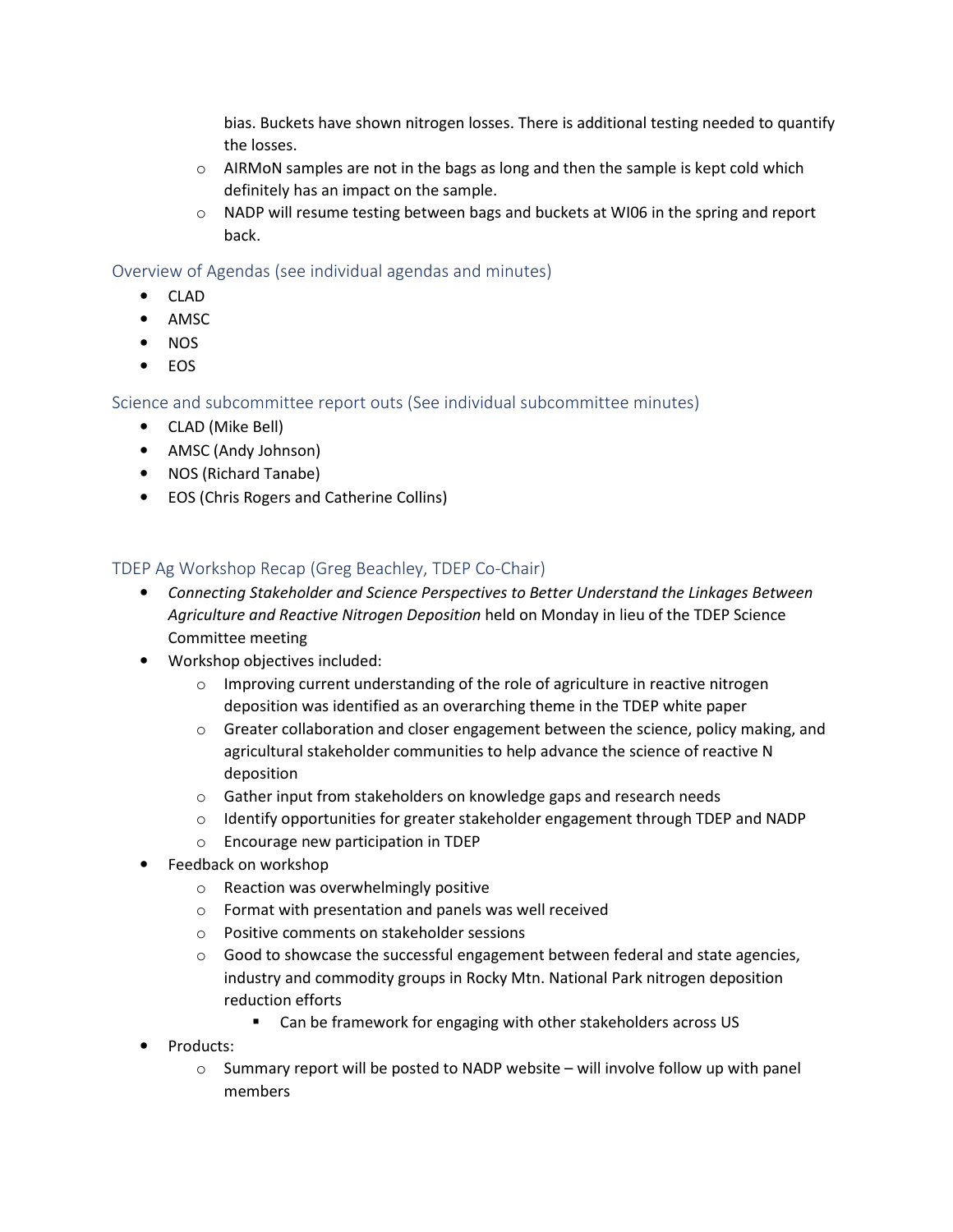- o Agricultural stakeholder engagement plan for TDEP
	- **Developed with stakeholder involvement**
- $\circ$  Journal article geared toward communication with agricultural community
	- **Framed by stakeholder presentations and panel discussions**
	- **EXECT** Supported by scientific presentations and panel discussions of the state of the science and research needs
- o Initial takeaways
- Session 1: Modeling & source apportionment of reactive nitrogen deposition
	- $\circ$  Key uncertainties included parameterizing the deposition velocities and emission inventories, and capturing episodic emission pulses
	- o Need for more measurements at emission sources
	- $\circ$  More comprehensive measurements needed (gas + particles, higher time resolution particularly for NH3)
	- o Data assimilation in models
	- o More model comparisons
- Session 2: Emissions of reactive nitrogen deposition
	- $\circ$  Satellites will play a large role in spatial allocation and identification of emission sources
	- $\circ$  Need for more ground-based measurements but noted the sensitivity of producers to conducting those measurements
	- $\circ$  Activity and management data seen as key need for improving emissions from both CAFOs and crops
	- o Need for engagement with local commodity groups to collect information
- Session 3: Spatial and Temporal Patterns of Nr deposition
	- $\circ$  Number of needed improvements for monitoring sites prioritization depends on science questions/policy questions/location (super sites or hybrid networks).
	- o Consider site locations with existing ecological measurements
	- o Need for data fusion products (satellites, model/measurements)
- Session 4: Federal Stakeholders
	- o There are opportunities to partner with tribal nations on monitoring efforts
	- $\circ$  Panel provided examples of agencies engaging with stakeholders on BMP research
	- o Discussion of relationship of BMP costs on producers
- Session 5: Commodity Groups and State Agencies
	- $\circ$  Building partnerships with commodity groups will take time, but achievable if built on trust and communication
	- o Commodity groups felt like they should be in conversation going forward
	- o NADP and national perspectives are helpful

#### MELD (Colleen Flanagan-Pritz, MELD Co-Chair)

- First official meeting of the ad-hoc science committee on Mercury in the Environment and Links to Deposition (MELD)
	- $\circ$  35 attendees including universities, LADCO, Tekran, Appalachian Mtn. Club, and federal agencies
- Identified core themes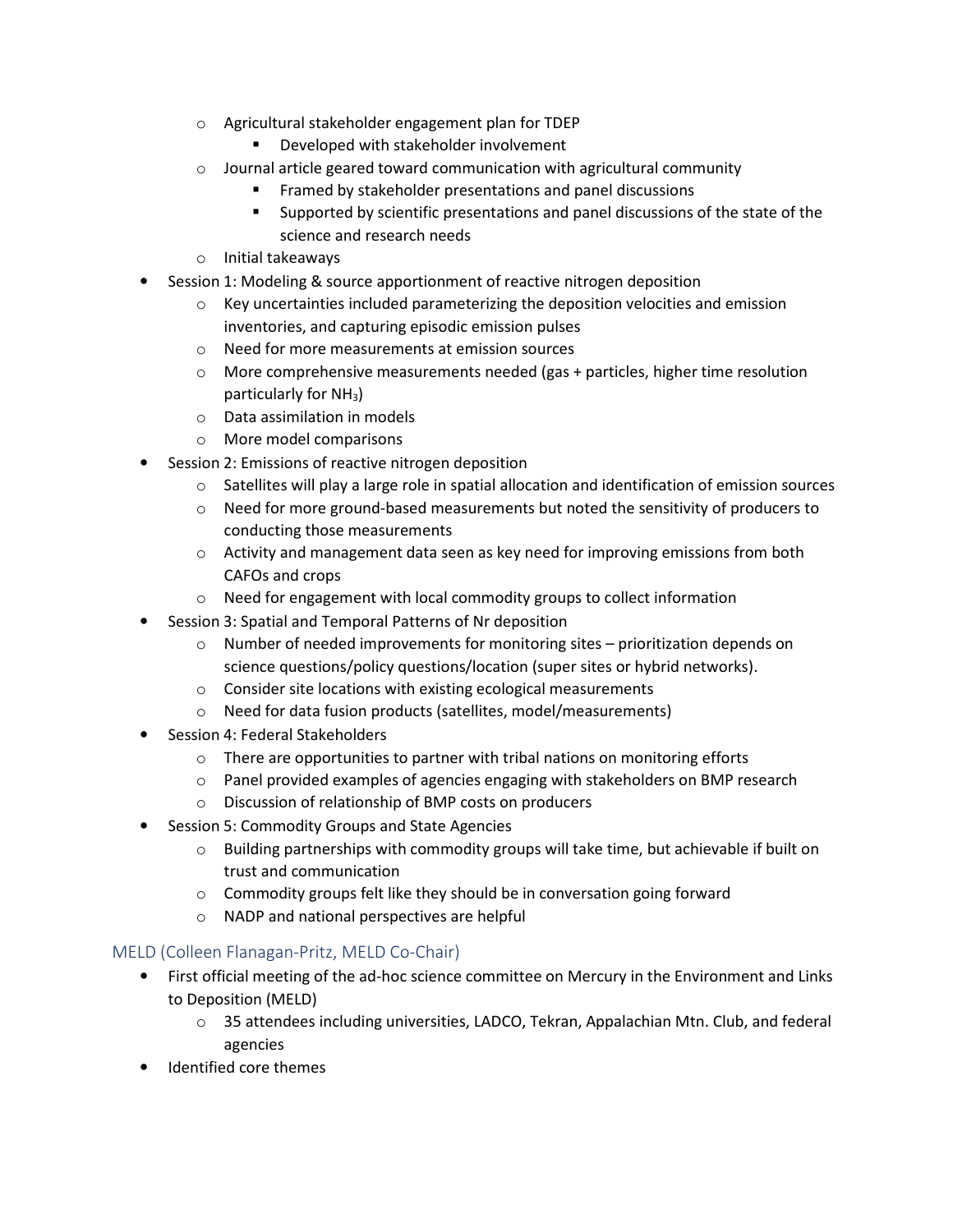- NADP supports three Hg related monitoring networks under NADP and this science committee provides a needed link between those networks (MDN, AMNet, Litterfall)
- Mission:
	- $\circ$  Improve our understanding of atmospherically derived Hg sources, pathways, processes and effects on the environment
	- $\circ$  Provide an ongoing forum for technical exchange of information on issues relevant to atmospheric Hg deposition research and monitoring efforts
- Justifications for a Hg Science Committee include:
	- $\circ$  Lacking a forum for the technical exchange of information between NADP's current Hg monitoring efforts
	- o Adds ecological relevancy
	- o Enhances the utility of the data served by NADP
	- o Fills the need for ongoing collaboration within a broader Hg community
- More of a working meeting at Spring 2020 meeting in Madison
- Identified short term tasks (1-5 years)
- Goal is to develop a series of workplans that morph into working groups to address the following:
	- o US Hg Assessment report (state of Hg in US)
	- o Development of passive, low-tech network
	- o Address Hg modeling and emission inventory needs
	- $\circ$  Coordinate with states and partners to put biotic data into a common database, and better link that data to deposition
	- o Expansion of air concentration data beyond AMNet

#### Litterfall (Doug Burns, USGS)

- Transitioning the litterfall network to WSLH in 2020, but right now USGS (Troy, NY) is coordinating the program. The analysis will be done at the HAL (WSLH).
- Stakeholders met to discuss and implement transition.

#### Nomination of NADP Secretary (Doug Burns – for Tamara Blett)

• John Walker was nominated by an ad hoc selection committee. Tom Butler moved, Selma Isil second. Motion approved.

#### Spring Meeting (Melissa Puchalski, US EPA)

- Meeting will be held in Madison, WI at the Concourse Hotel. Dates: May 11-15th 2020.
- Agenda has been shifted to accommodate science and ad hoc committees

#### NADP 2020 (Greg Wetherbee, USGS)

- Knoxville, TN Nov. 2-6th, 2022 (Election Week! Vote early)
- Theme is: NADP in a Changing World
- University of TN conference center with Knoxville Hyatt attached to the conference center
- Field trip will be to Great Smoky Mountains National Park. Jim Renfro (NPS/ARS) has organized the whole day